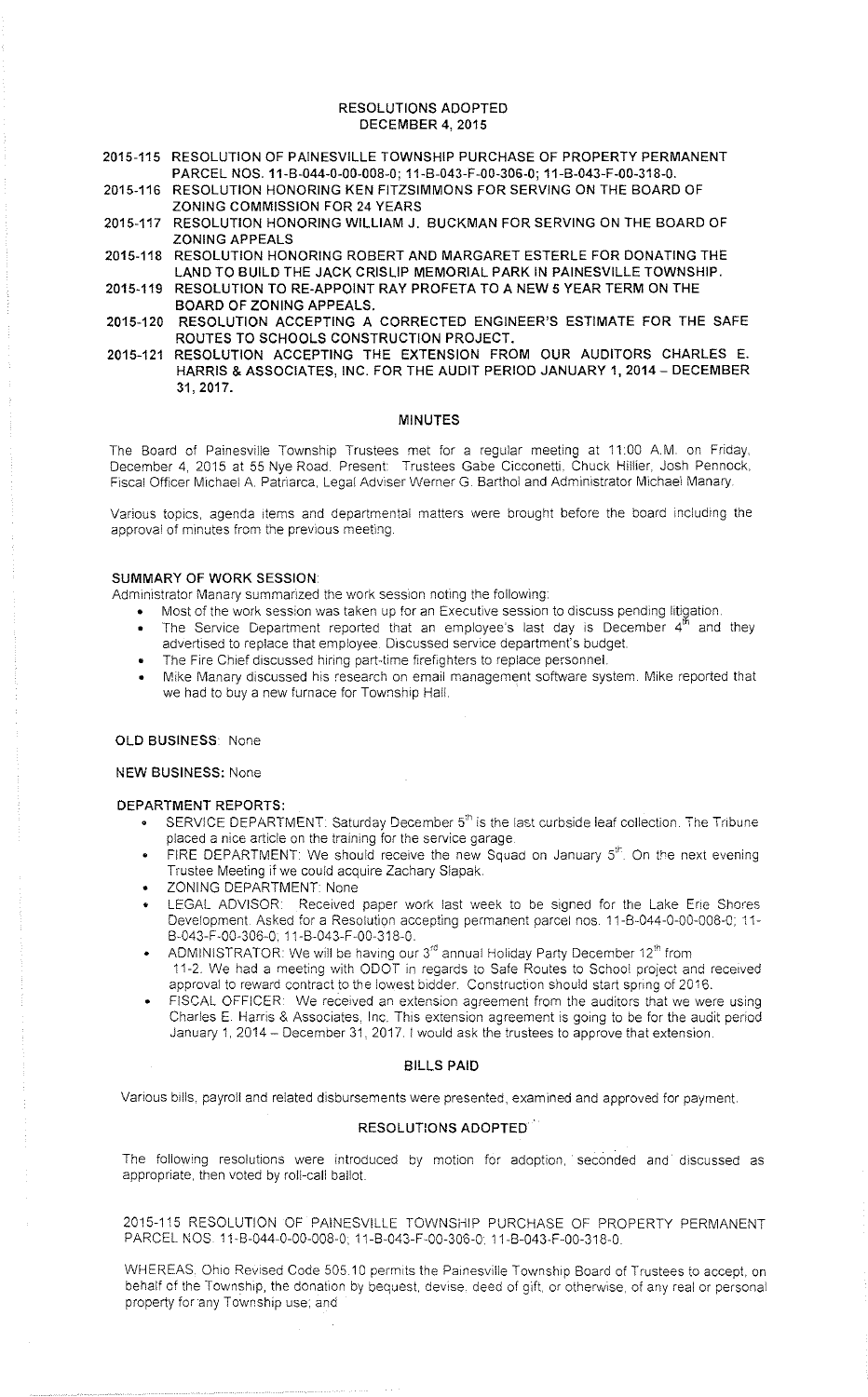WHEREAS, one Lake Erie Shores Development. LLC, an Ohio Limited Liability Company, is desirous of gifting to the Township of Painesville, Permanent Parcel Nos 11-B-044-0-00-008-0; 11 -B-043-F-00-306-0; 11-B-043-F00-318-0. all within the Township of Painesville. and amounting to approximately 26 acres of property; and

WHEREAS, the Painesville Township Board of Trustees has determined that said land may be suitable for a number of Township uses;

IT IS HEREBY RESOLVED that the Township Board of Trustees shall accept the offer of said property and undertake all steps necessary to effectuate the transfer of the above referenced parcels of property from Lake Erie Shores Development, LLC to the Township of Painesville.

Adopted this 4<sup>th</sup> day of December, 2015

Gabe Ciceonetti, Chairman

2015-116 RESOLUTION HONORING KEN FITZSIMMONS FOR SERVING ON THE BOARD OF ZONING COMMISSION FOR 24 YEARS

RESOLVED, the Painesville Township Trustees are honoring Ken Fitzsimmons for serving on the Painesville Township Board of Zoning Commission for 24 years.

2015-117 RESOLUTION HONORING WILLIAM J. BUCKMAN FOR SERVING ON THE BOARD OF ZONING APPEALS.

RESOLVED, the Painesville Township Trustees are honoring William J. Buckman for serving on the Painesville Township Board of Zoning Appeals.

2015-118 RESOLUTION HONORING ROBERT AND MARGARET ESTERLY FOR DONATING THE LAND TO BUILD THE JACK CRISLIP MEMORIAL PARK IN PAINESVILLE TOWNSHIP.

RESOLVED, the Painesville Township Trustees are honoring Robert and Margaret Esterle for donating the land to build the Jack Crislip Memorial Park in Painesville Township.

2015-119 RESOLUTION TO REAPPOINT RAY PROFETA TO A NEW 5 YEAR TERM ON THE BOARD OF ZONING APPEALS.

RESOLOVED, the Painesville Township Trustees elect to re-appoint Ray Profeta to a new 5 year term on the Board of Zoning Appeals.

2015-120 RESOLUTION ACCEPTING A CORRECTED ENGINEER'S ESTIMATE FOR THE SAFE ROUTES TO SCHOOLS CONSTRUCTION PROJECT. .

Resolution accepting a corrected engineer's estimate for the Safe Routes to Schools construction project.

Whereas, Painesville Township has advertised for construction bids for LAK - SRTS BY 2015 Painesville Township (PID93611 ) two separate times without receiving bids that were within the engineer's estimate of costs, and

Whereas, the original engineer's estimate for the LAK - SRTS FY 2015 Painesville Township (PID93611) was found to be incorrect, and

Whereas, the Painesville Township Board of Trustees has asked the Kleingers Group to reevaluate their engineering estimate and provide an estimate that more reasonably reflects the actual costs of construction, and

Whereas, The Kleingers Group has provided a corrected engineering estimate of costs, and

Whereas. now be it resolved, that the Painesville Township Board of Trustees hereby approves and accepts the revised engineers estimate of construction costs for the LAK-SRTS FY 2015 Painesville Township (PID93611) Safe Routes to Schools project.

2015-121 RESOLUTION ACCEPTING THE · EXTENSION FROM OUR AUDITORS CHARLES E. HARRIS & ASSOCIATES, INC. FOR THE AUDIT PERIOD JANUARY 1, 2014 - DECEMBER 31, 2017

RESOLVED, the Painesville Township Trustees accept the extension from our auditors Charles E. Harris & Associates, Inc. for the audit period January 1, 2014- December 31 , 2017.

#### **ADJOURNMENT**

|                                                                                                           | ADJOURNMENT |  |  |
|-----------------------------------------------------------------------------------------------------------|-------------|--|--|
|                                                                                                           |             |  |  |
| On a motion made, seconded and carried by three votes of AYE, the Trustees duly adjourned the<br>meeting. |             |  |  |
|                                                                                                           |             |  |  |

Michael A. Patriarca, Fiscal Officer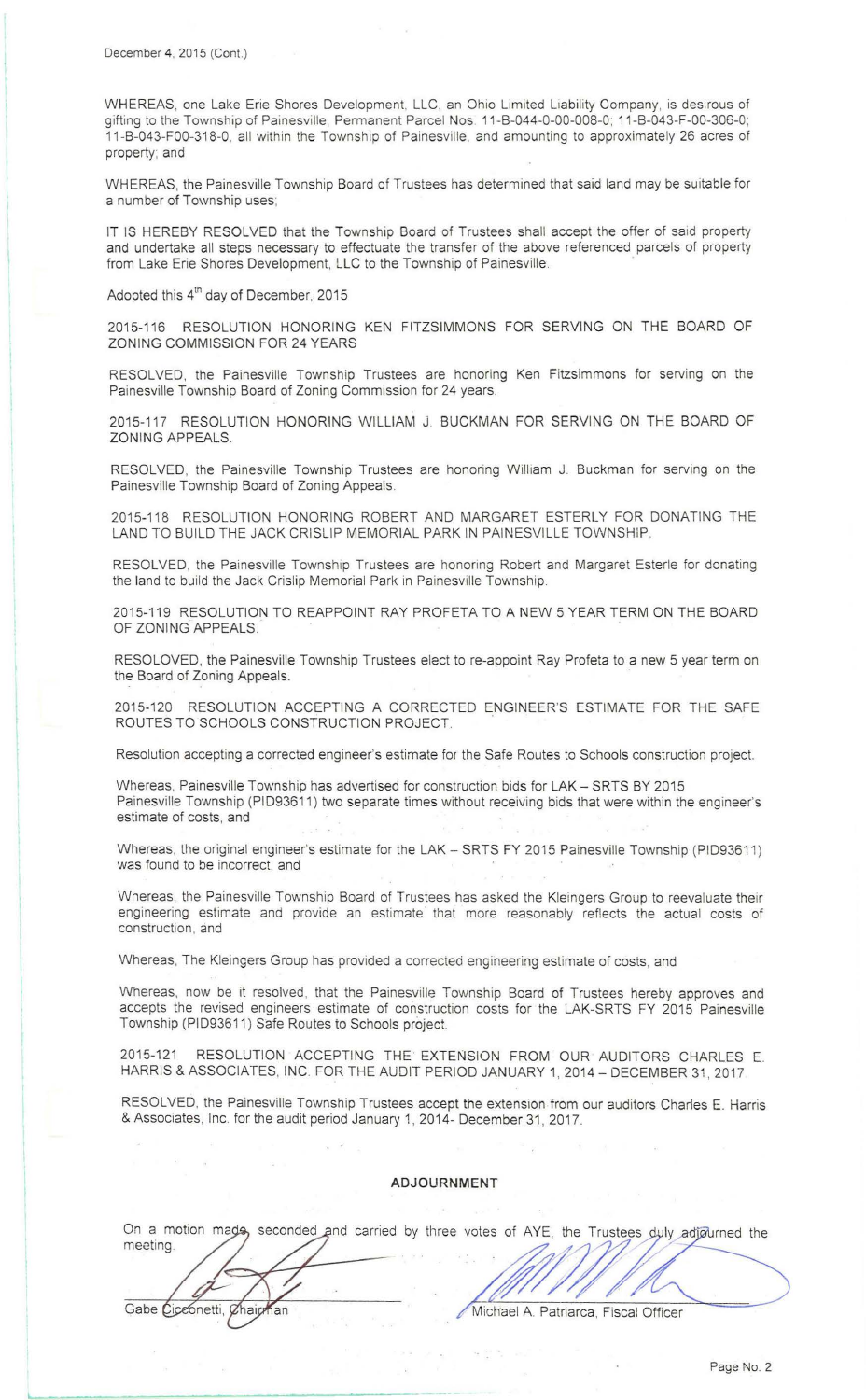## PAINESVILLE TOWNSHIP, LAKE COUNTY 12/8/2015 1:27:20 PM

## **Payment Listing Case Contract Contract Contract Contract Contract Contract Contract Contract Contract Contract Contract Contract Contract Contract Contract Contract Contract Contract Contract Contract Contract Contract Co** 11 /18/2015 to 12/4/2015

| Payment<br>Advice # | <b>Post Date</b> | Transaction<br>Date | Type | Vendor / Payee                     | Amount      | <b>Status</b> |
|---------------------|------------------|---------------------|------|------------------------------------|-------------|---------------|
| 2192-2015           | 11/24/2015       | 11/24/2015 CH       |      | TIME WARNER CABLE                  | \$117.99    | $\mathbb C$   |
| 2277-2015           | 12/01/2015       | 12/01/2015 CH       |      | TIME WARNER CABLE                  | \$69.37     | $\bigcirc$    |
| 2278-2015           | 11/30/2015       | 12/01/2015 CH       |      | <b>FIRSTMERIT BANK</b>             | \$88.74     | C             |
| 52207               | 11/24/2015       | 11/24/2015 AW       |      | ATWELL'S POLICE & FIRE EQUIP. CO.  | \$31.00     | O             |
| 52208               | 11/24/2015       | 11/24/2015 AW       |      | CINTAS CORPORATION                 | \$215.44    | O             |
| 52209               | 11/24/2015       | 11/24/2015 AW       |      | DOMINION EAST OHIO                 | \$589.26    | $\circ$       |
| 52210               | 11/24/2015       | 11/24/2015 AW       |      | EJ USA, INC.                       | \$148.30    | $\circ$       |
| 52211               | 11/24/2015       | 11/24/2015 AW       |      | <b>FASTENAL</b>                    | \$47.59     | $\circ$       |
| 52212               | 11/24/2015       | 11/24/2015 AW       |      | GRAND RIVER ASPHALT CO.            | \$1,347.57  | $\circ$       |
| 52213               | 11/24/2015       | 11/24/2015 AW       |      | <b>HALLMARK EXCAVATING</b>         | \$475.00    | $\circ$       |
| 52214               | 11/24/2015       | 11/24/2015 AW       |      | HUMANADENTAL INS. CO.              | \$3,590.42  | $\circ$       |
| 52215               | 11/24/2015       | 11/24/2015 AW       |      | INDY EQUIPMENT & SUPPLY            | \$450.00    | $\circ$       |
| 52216               | 11/24/2015       | 11/24/2015 AW       |      | LAKE BUSINESS PRODUCTS             | \$99.00     | $\circ$       |
| 52217               | 11/24/2015       | 11/24/2015 AW       |      | LAKE TRUCK SALES & SERVICE         | \$51.29     | $\circ$       |
| 52218               | 11/24/2015       | 11/24/2015 AW       |      | LAKE COUNTY VISITORS BUREAU, INC.  | \$200.00    | $\circ$       |
| 52219               | 11/24/2015       | 11/24/2015 AW       |      | MAJOR WASTE DISPOSAL SERVICES, INC | \$165.00    | $\circ$       |
| 52220               | 11/24/2015       | 11/24/2015 AW       |      | MARLIN BUSINESS BANK               | \$256.00    | $\circ$       |
| 52221               | 11/24/2015       | 11/24/2015 AW       |      | NAPA CHAGRIN VALLEY AUTO PARTS     | \$8.77      | $\circ$       |
| 52222               | 11/24/2015       | 11/24/2015 AW       |      | SHERWIN-WILLIAMS                   | \$27.76     | O             |
| 52223               | 11/24/2015       | 11/24/2015 AW       |      | STAPLES ADVANTAGE                  | \$406.64    | $\circ$       |
| 52224               | 11/24/2015       | 11/24/2015 AW       |      | THE ILLUMINATING COMPANY           | \$2,417.23  | $\circ$       |
| 52225               | 11/24/2015       | 11/24/2015 AW       |      | THE NEWS-HERALD                    | \$24.80     | $\circ$       |
| 52226               | 11/24/2015       | 11/24/2015 AW       |      | UNIQUE PAVING MATERIALS CORP.      | \$162.00    | $\circ$       |
| 52227               | 11/24/2015       | 11/24/2015 AW       |      | <b>VERIZON WIRELESS</b>            | \$245.82    | $\circ$       |
| 52228               | 11/24/2015       | 11/24/2015 AW       |      | WARREN FIRE EQUIPMENT, INC.        | \$2,179.25  | O             |
| 52229               | 11/25/2015       | 11/25/2015 AW       |      | VISION SERVICE PLAN (OH)           | \$863.87    | O             |
| 52230               | 11/30/2015       | 11/30/2015 AW       |      | THE ILLUMINATING COMPANY           | \$30.44     | $\circ$       |
| 52231               | 11/30/2015       | 11/30/2015 AW       |      | SANDRA DALRYMPLE                   | \$210.00    | Ö             |
| 52232               | 11/30/2015       | 11/30/2015 AW       |      | AQUA OHIO, INC.                    | \$66.36     | O             |
| 52233               | 12/01/2015       | 11/30/2015 AW       |      | PROMOTIONAL PRINTING               | \$403.00    | $\circ$       |
| 52234               | 12/01/2015       | 11/30/2015 AW       |      | CINTAS FIRST AID & SAFETY          | \$226.88    | O             |
| 52235               | 12/01/2015       | 11/30/2015 AW       |      | CINTAS CORPORATION                 | \$192.65    | $\circ$       |
| 52236               | 12/01/2015       | 11/30/2015 AW       |      | R.W. SIDLEY, INC.                  | \$7.35      | O             |
| 52237               | 12/01/2015       | 11/30/2015 AW       |      | HARLEY DELEON                      | \$100.01    | $\circ$       |
| 52238               | 12/01/2015       | 12/01/2015 AW       |      | AT&T                               | \$166.21    | $\circ$       |
| 52239               | 12/01/2015       | 12/01/2015 AW       |      | ACTIVE PLUMBING SUPPLY CO.         | \$85.58     | $\circ$       |
| 52240               | 12/01/2015       | 12/01/2015 AW       |      | MICHAEL MANARY                     | \$335.43    | $\circ$       |
| 52241               | 12/01/2015       | 12/01/2015 AW       |      | <b>JOSHUA T. PENNOCK</b>           | \$1,112.64  | $\circ$       |
| 52242               | 12/03/2015       | 12/03/2015 AW       |      | KAREN MURO                         | \$366.40    | $\circ$       |
| 52243               | 12/03/2015       | 12/03/2015 AW       |      | ASGARD DEVELOPMENT                 | \$240.00    | $\circ$       |
| 52244               | 12/03/2015       | 12/03/2015 AW       |      | WERNER G. BARTHOL                  | \$300.00    | $\circ$       |
| 52245               | 12/03/2015       | 12/03/2015 AW       |      | COUNTRYSIDE TRUCK SERVICE, INC.    | \$3,806.78  | $\circ$       |
| 52246               | 12/03/2015       | 12/03/2015 AW       |      | WARREN FIRE EQUIPMENT, INC.        | \$1,779.50  | $\circ$       |
|                     |                  |                     |      | Total Payments:                    | \$23;707.34 |               |
|                     |                  |                     |      | <b>Total Conversion Vouchers:</b>  | \$0.00      |               |

 $\label{eq:2} \frac{1}{\sqrt{2}}\frac{1}{\sqrt{2}}\left(\frac{1}{\sqrt{2}}\right)^2\frac{1}{\sqrt{2}}\left(\frac{1}{\sqrt{2}}\right)^2.$ 

 $\sim$ 

 $\sim 1$ 

 $\hat{\mathcal{A}}$ 

 $\sim 10^{11}$ 

 $\sqrt{2}$  ,  $\sqrt{2}$ 

 $\label{eq:2} \frac{1}{\sqrt{2}}\sum_{i=1}^n\frac{1}{\sqrt{2}}\left(\frac{1}{\sqrt{2}}\right)^2\left(\frac{1}{\sqrt{2}}\right)^2\left(\frac{1}{\sqrt{2}}\right)^2.$ 

 $\mathcal{F}^{\text{c}}_{\text{c}}$  , where  $\mathcal{F}^{\text{c}}_{\text{c}}$ 

 $\sim$ 

 $\mathcal{A}^{\mathcal{A}}$ 

 $\sim$ 

 $\label{eq:2.1} \frac{d\mathbf{r}}{dt} = \frac{1}{2} \left[ \frac{d\mathbf{r}}{dt} + \frac{d\mathbf{r}}{dt} \right] \mathbf{r}^T \mathbf{r}^T \mathbf{r}^T \mathbf{r}^T \mathbf{r}^T \mathbf{r}^T \mathbf{r}^T \mathbf{r}^T \mathbf{r}^T \mathbf{r}^T \mathbf{r}^T \mathbf{r}^T \mathbf{r}^T \mathbf{r}^T \mathbf{r}^T \mathbf{r}^T \mathbf{r}^T \mathbf{r}^T \mathbf{r}^T \mathbf{r$ 

 $\sim 10^{-10}$ 

 $\mathcal{A}^{\text{max}}_{\text{max}}$ 

 $\bar{\beta}$ 

 $\hat{\mathcal{A}}$ 

 $\hat{\boldsymbol{\beta}}$ 

 $\label{eq:2.1} \frac{1}{2} \int_{0}^{2\pi} \frac{d\mu}{\mu} \left( \frac{d\mu}{\mu} \right)^2 \frac{d\mu}{\mu} \, d\mu$ 

 $\frac{1}{2} \frac{1}{2} \frac{d^2}{dx^2}$ 

 $\hat{\varphi}$  , we have

 $\frac{1}{\sqrt{2}}\sum_{i=1}^{n} \frac{1}{\sqrt{2}}\left(\frac{1}{\sqrt{2}}\right)^2.$ 

Page 1 of 2

J.

-~